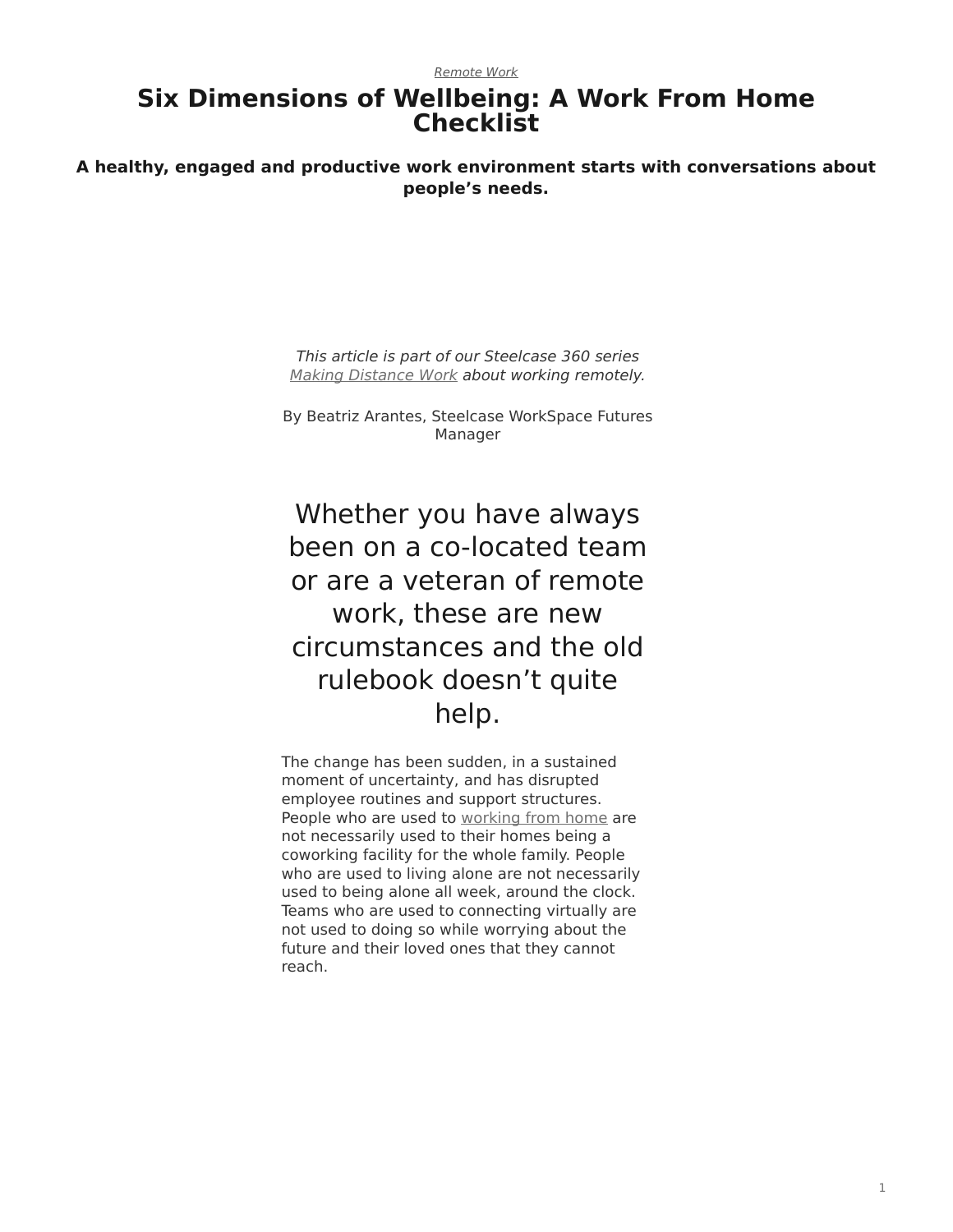Team leaders have critical roles to play in helping their team stay engaged and focused. People's ability to work well together as a team requires them being physically, cognitively and emotionally well. In our day-to-day routines, we have learned to fine-tune our surroundings, processes and habits to find our productive balance. This has been thrown into disarray, and you can help people by having conversations about their needs and how to adjust their individual and teamwork practices to create a new balance.

To that end, here is a checklist based on the six dimensions of wellbeing that Steelcase WorkSpace Futures researchers identified for establishing a healthy, engaged and productive workplace. Whether you lead a team or are a member of a team, these are good topics of conversation to make sure everyone is thinking holistically about their wellbeing.

#### **VITALITY**

As we know, staying healthy requires sleep, a balanced diet, exercise and an adequate, safe environment. Being contained at home reduces our options. Ask people to think about the following:

**Do you have a space at home where you can work comfortably, in terms of posture and noise levels? If it's not ideal, are there small creative adjustments you could make to improve it?**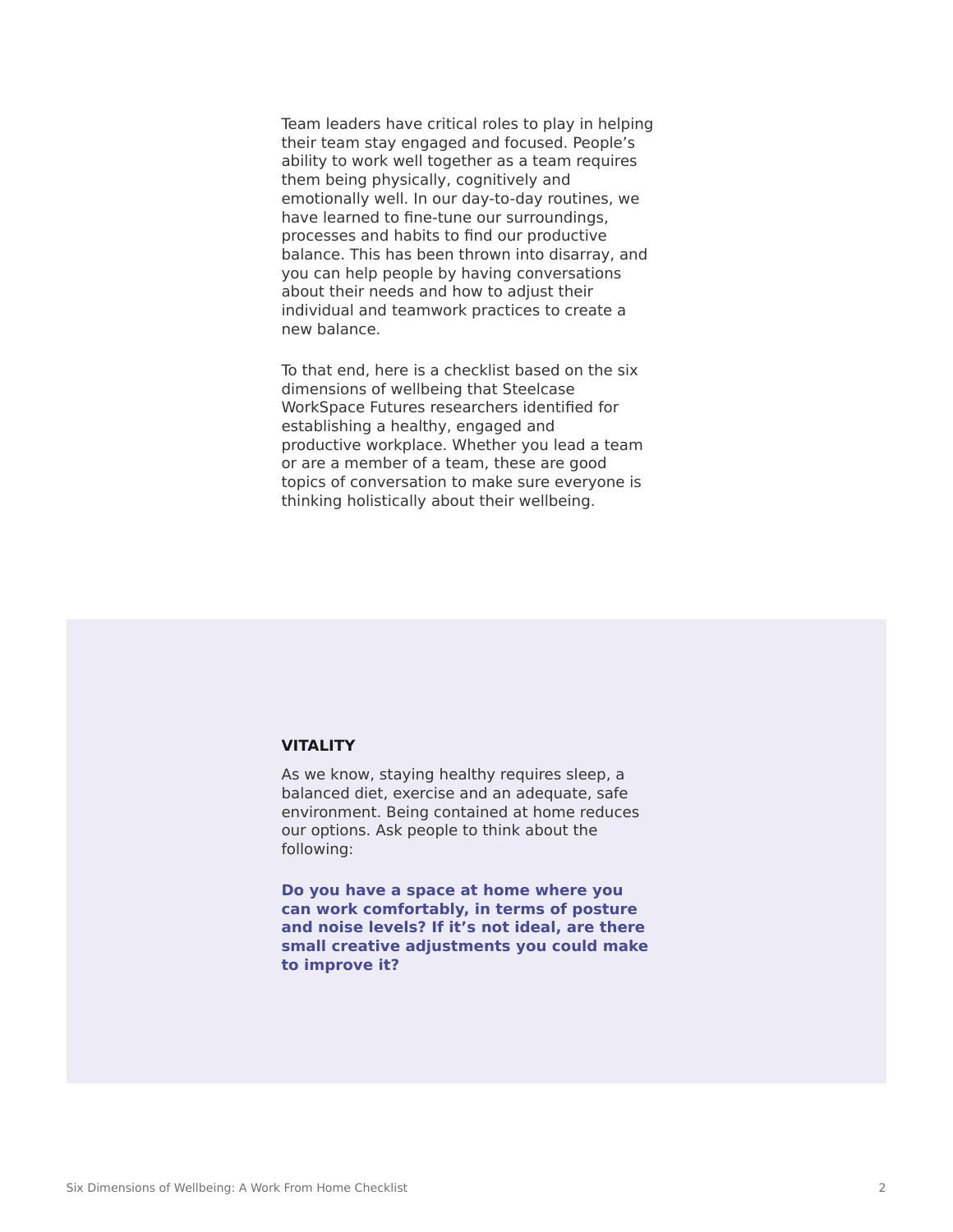#### **Tips**

- Build in time to move, stretch or do some chair yoga. Changing postures is even more important when your workstation is not as ergonomic as you would like.
- Try to walk or pace during calls if possible. Team leaders should share that they are doing this to create permission for others. Not only is it good for our bodies, movement stimulates our attention, stabilizes mood and helps us retain information over the long term.
- Make sure to take time to look out the window, get fresh air, look at your plants or pictures of nature. We know natural elements re-energize us and increase our wellbeing.
- Establish clear time boundaries for work so that you are not connected and thinking about work around the clock.
- If you find yourself compulsively snacking, you might just be subconsciously trying to avoid the task you just thought about. It's a mechanism our brains use to save energy by not thinking about the hard stuff. Take note of each time you feel like getting up, what you were working on and what your last thought was. Think about how to overcome that barrier so that it's off your figurative plate.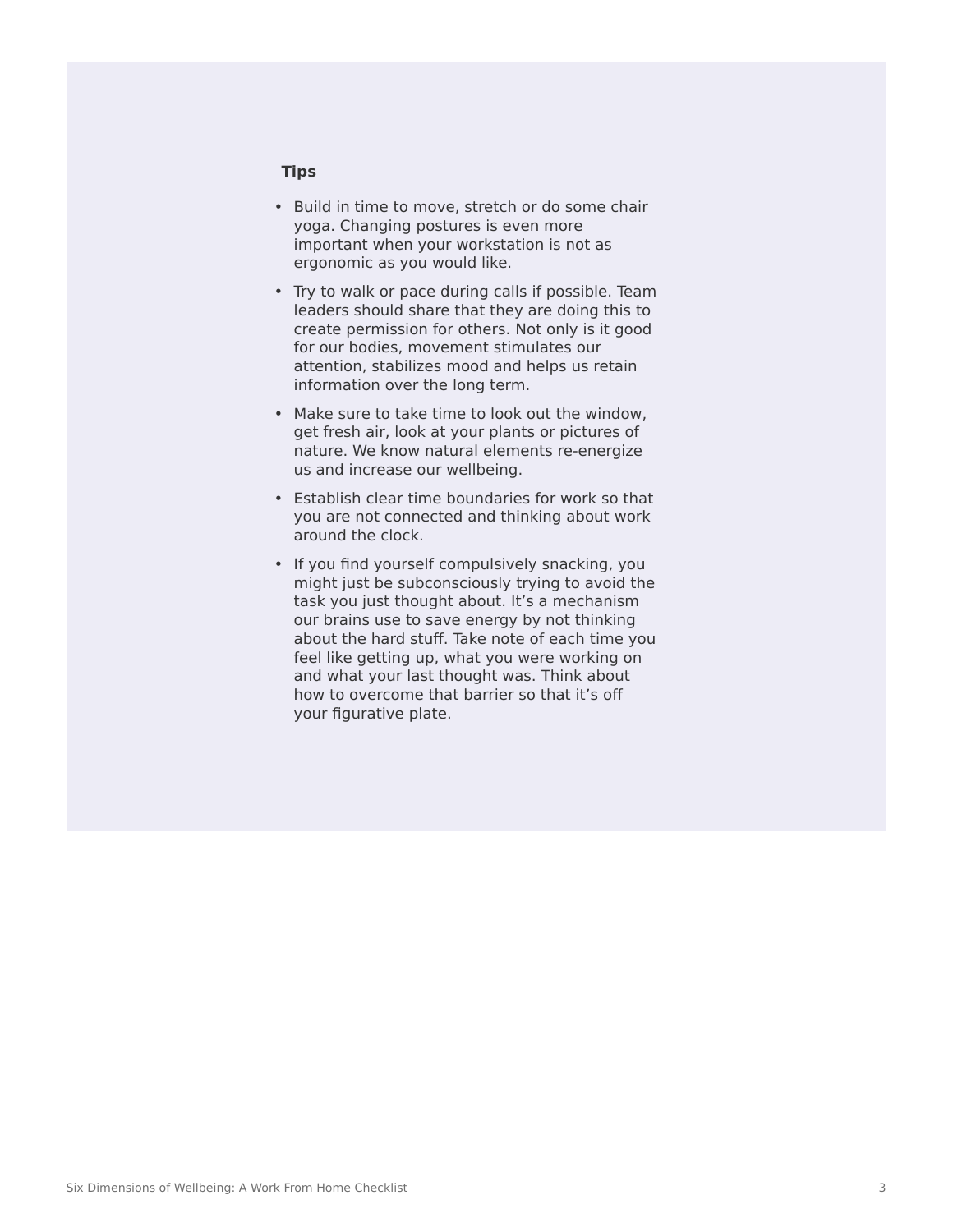# **MINDFULNESS**

Mindfulness has become synonymous with meditation, but it's much more than that. It's about being attentive in the present moment, whether it's listening closely to what someone is saying, or listening closely to your own body's needs and your emotions. Practicing mindfulness helps us become more aware of what helps us feel better and can actually boost our moods and immune system.

#### **Are you able to be present with what you are doing or who you are speaking to?**

**Tips**

- When you feel yourself getting anxious and worried, focus on observing the details of what you are seeing, smelling, hearing and touching. Or try breathing slowly and taking the time to exhale. This will activate your parasympathetic nervous system, which triggers the healing mechanisms of our body.
- Try to get into the flow of work. Losing the sense of time while engaged in an activity is a natural high that drives us all to practice and master new skills.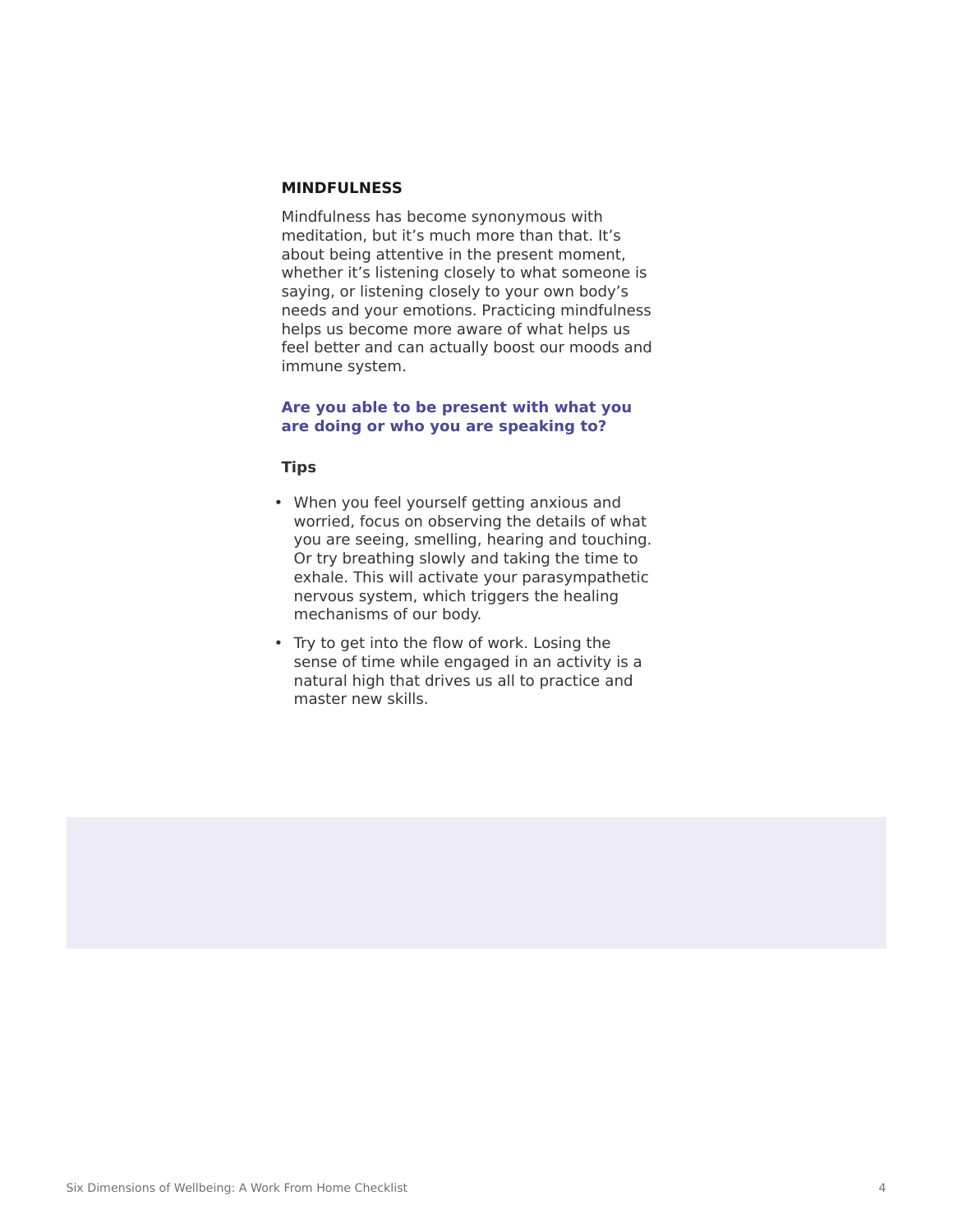# **AUTHENTICITY**

Increasingly, people want to be able to be themselves at work and not hide behind a mask. However, for many, this new working arrangement might expose them more than they would like — video conferencing can feel suddenly too intimate, as colleagues can see into our homes and relationships more than they can when we work in the office. People might feel like they are letting team members down if they have to take care of young children instead of being in the meeting or can't deliver the originally agreed-upon deadline. Consider discussing:

## **How do I feel about having virtual meetings from my home?**

## **How is my work schedule disrupted, and how does it need to be adjusted to fit this new reality?**

#### **Tips**

- Team leaders should share their own struggles with their team, so people know they have room to be fallible as well. Emphasize these are unusual times, and it's okay to figure out together how to be productive.
- Think about what you could adjust to make it more comfortable to do remote video and calls, such as not using the camera for some discussions, setting up a camera-friendly zone, defining specific hours in which you know you won't be disturbed.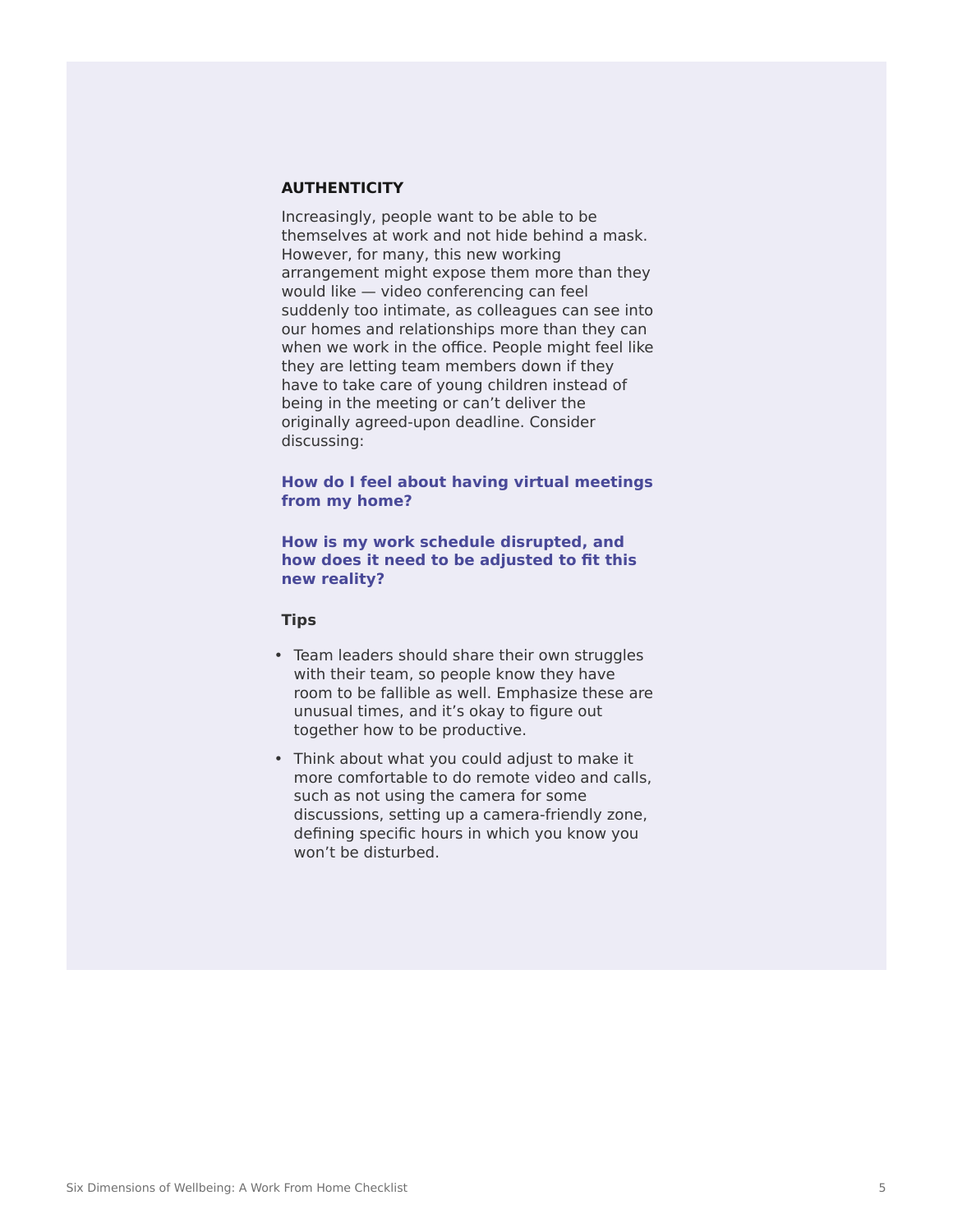# **BELONGING**

Feeling connected to and cared for by other people is a fundamental human need. Social distancing and isolation over time will impact wellbeing, and for many will eliminate the daily informal interactions that they were used to.

#### **What are the interactions you used to look forward to and are now missing?**

#### **Tips**

- Build in buffer-time in meetings to chat and check in before getting down to work.
- Schedule virtual informal chats and coffees with colleagues, and not just official meetings.
- Connect virtually with loved ones in the evening.
- Set up team chats for updates so people feel connected to the greater community.
- Find ways to connect people to the larger organization so they see we are all in this together.

# **MEANING**

One of the most important elements to feel well on a day-to-day basis at work is to know that your work is building toward something and helping others. This can be difficult to see when working remotely and solely on devices. Explore ways to make your work more tangible.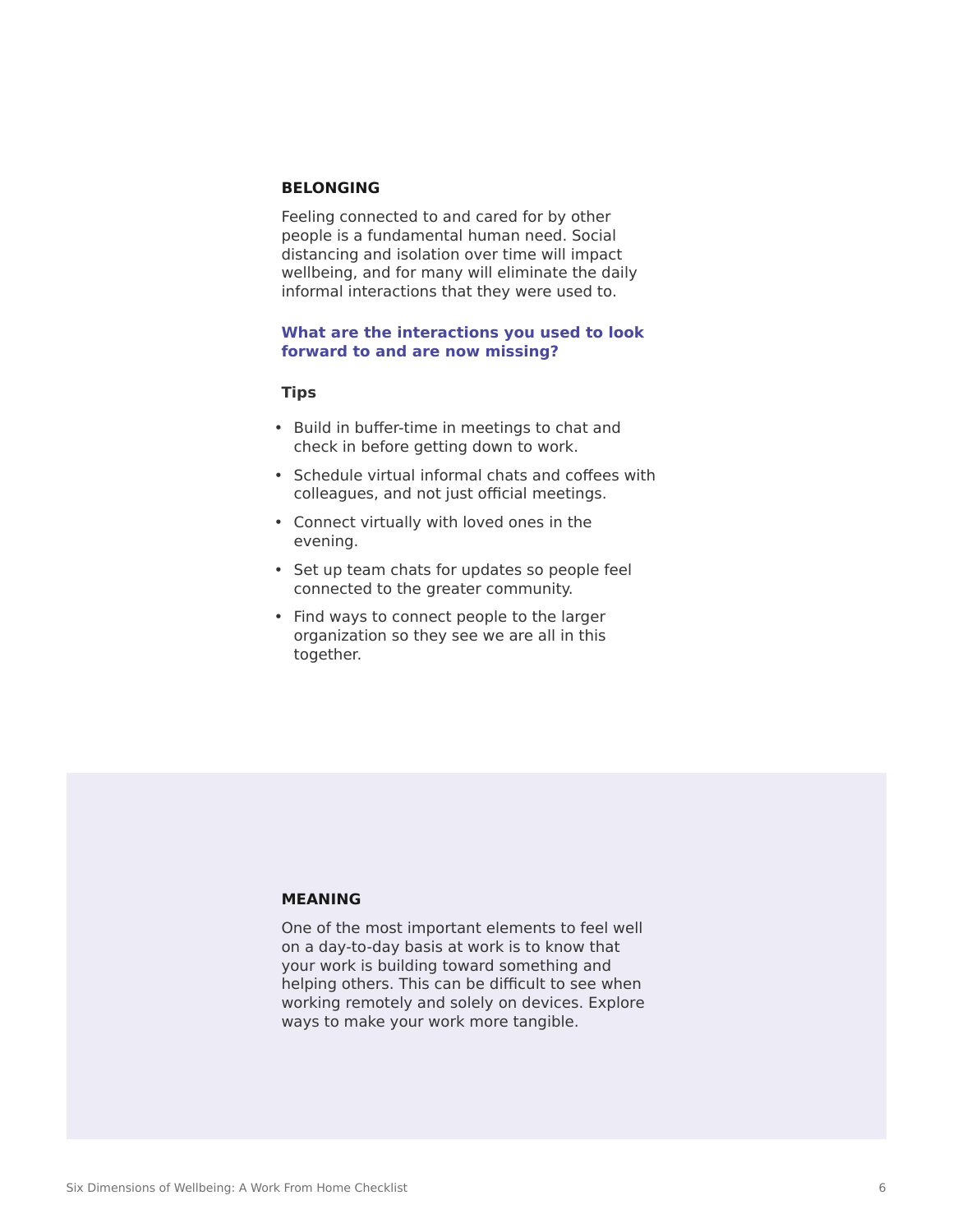**What gives you the most satisfaction from your work on a daily basis? How has this new situation changed your ability to get that satisfaction? How might you find new creative ways to obtain that satisfaction?**

#### **Tips**

- Create a virtual board for monitoring tasks and progress for your projects.
- Have regular check-ins to share where you are, what challenges you are facing and celebrate what you've accomplished.
- Write down your project title at the top of a sheet of paper, and each day, write the date and what you've accomplished underneath, even if it's only a small step forward.
- Think about what really motivates you to get to work each day, write it on a sheet of paper and pin it up next to your computer.

#### **OPTIMISM**

In these highly uncertain and constraining times, we can feel anxious and helpless. It's important not to give in to that sentiment, and remember we still have opportunities to make the most of the situation.

**Is there anything in particular you are struggling with? How could you, your family or we as a team make it better?**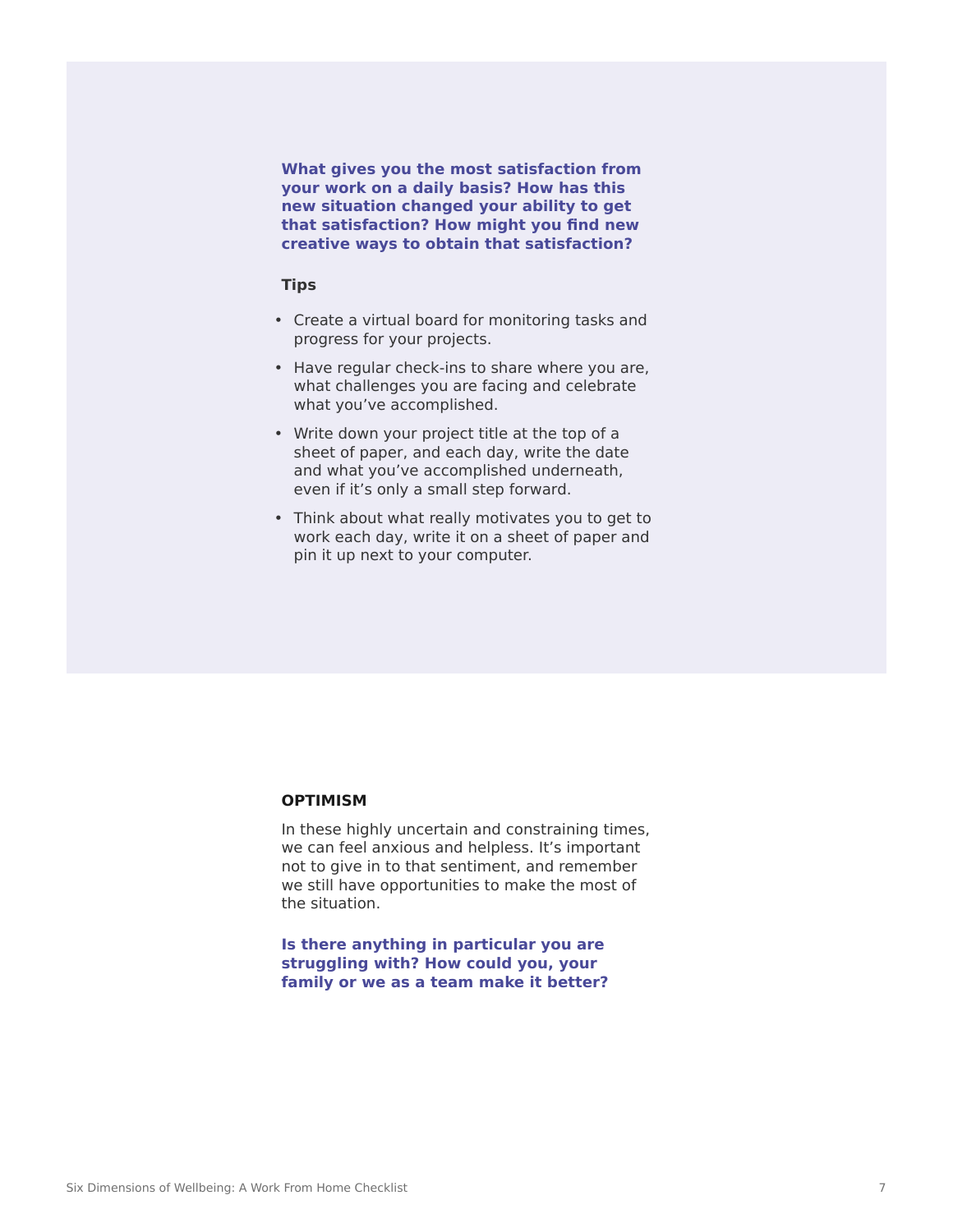## **Tips**

- Every day, note three things you are grateful for.
- Make a practice of helping out someone else in need. Research shows that helping others actually causes us to feel better and reduces our heart rate.



# **[JOIN THE CONVERSATION](https://www.linkedin.com/groups/12376845/)**

*[Suddenly working from home? Join the](https://www.linkedin.com/groups/12376845/) [conversation hosted by Steelcase on LinkedIn.](https://www.linkedin.com/groups/12376845/)*